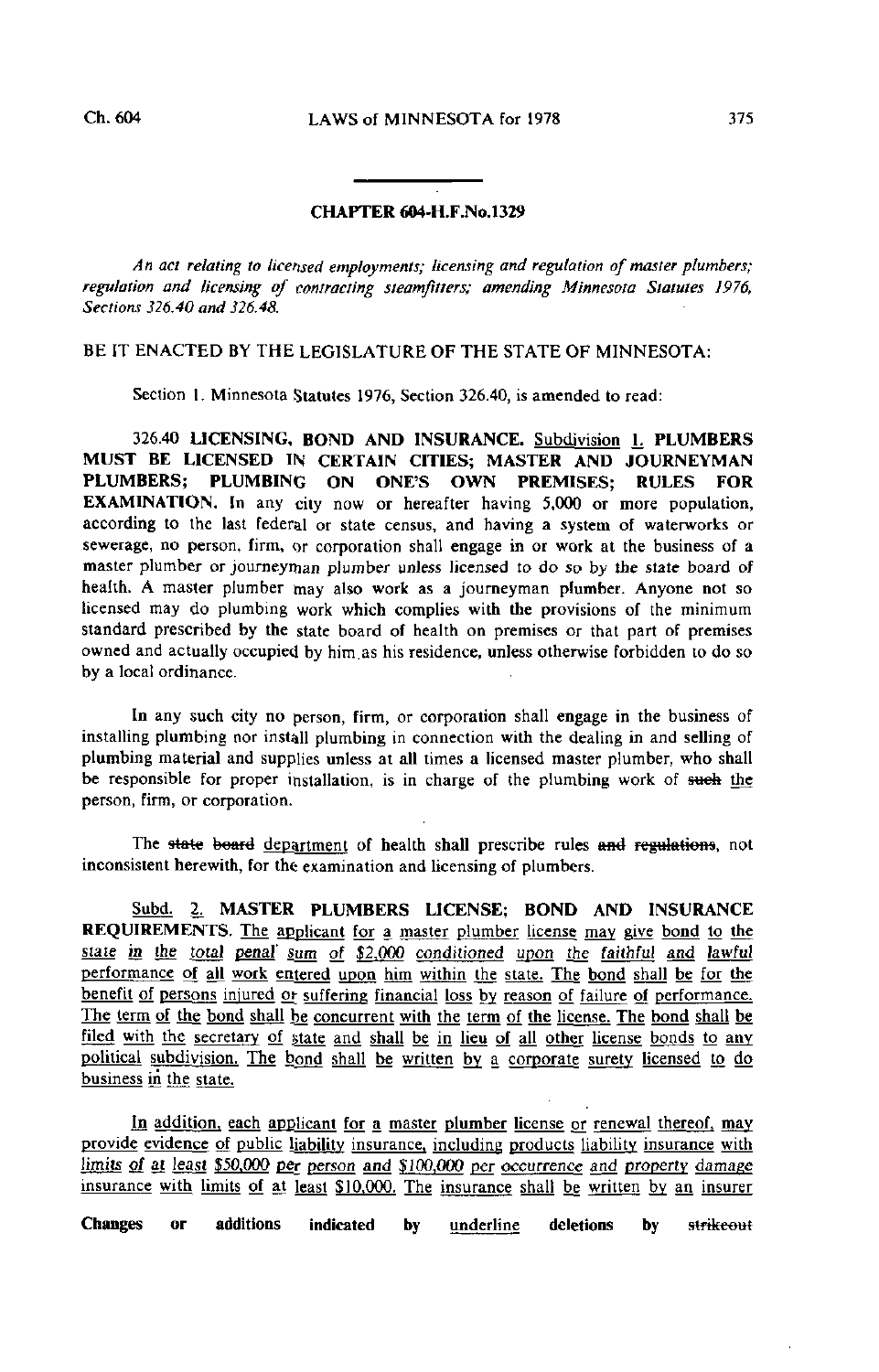licensed to do business in the state of Minnesota and each licensed master plumber shall maintain on file with the state board of health a certificate evidencing the insurance providing that the insurance shall not be cancelled without the insurer first giving 15 days written notice to the board. The term of the insurance shall be concurrent wjth the term of the license. The certificate shall be in lieu of all other certificates required by any political subdivision for licensing purposes.

Subd. 3. BOND AND INSURANCE EXEMPTION. A master plumber who is an employee of a master plumber or who is an employee engaged within the limits of property owned, leased and operated, or maintained by his employer, in the maintenance and repair of plumbing equipment, apparatus, or facilities owned or leased by the employer, shall not be required to meet the bond and insurance requirements of subdivision 2.

Subd. 4. ALTERNATIVE COMPLIANCE. Compliance with the local bond requirements of a locale within which work is to be performed shall be deemed to satisfy the bond and insurance requirements of subdivision  $2$ .

Subd. 5. FEE. The state board of health may charge each applicant for a master plumber license or for a renewal of a master plumber license and an additional fee commensurate wjth the cost of administering the bond and insurance requirements of subdivision 2.

Sec. 2. Minnesota Statutes 1976, Section 326.48, is amended to read:

326.48 STEAMFITTERS MUST BE LICENSED. Subdivision L No person, firm, or corporation shall engage in or work at the business of a contracting steamfitter or journeyman steamfitter unless licensed to do so by the department of labor and industry. No license shall be required for minor repairs on existing installations, provided such the repairs shall be made in compliance with the prescribed minimum standards of the department of labor and industry. A contracting steamfitter may also work as a journeyman steamfitter.

No person, firm, or corporation shall engage in the business of installing high pressure steam piping, nor install high pressure steam piping in connection with the dealing in and selling of high pressure steam material and supplies, unless, at all limes, a licensed steamfitter, who shall be responsible for proper installation, is in charge of the high pressure steamfitting work of such the person, firm, or corporation.

The department of labor and industry shall prescribe rules and regulations, not inconsistent herewith, for the examination and licensing of steamfilting.

Subd. 2. CONTRACTING STEAMFITTERS LICENSE; BOND AND INSURANCE REQUIREMENTS. The applicant for a contracting steamfitter license may give bond to the state in the total penal sum of \$2,000 conditioned upon the faithful and lawful performance of all work entered upon by him within the state. The bond shall be for the benefit of persons injured or suffering financial loss by reason of failure of performance. The term of the bond shall be concurrent with the term of the license. The

Changes or additions indicated by <u>underline</u> deletions by <del>strikeout</del>